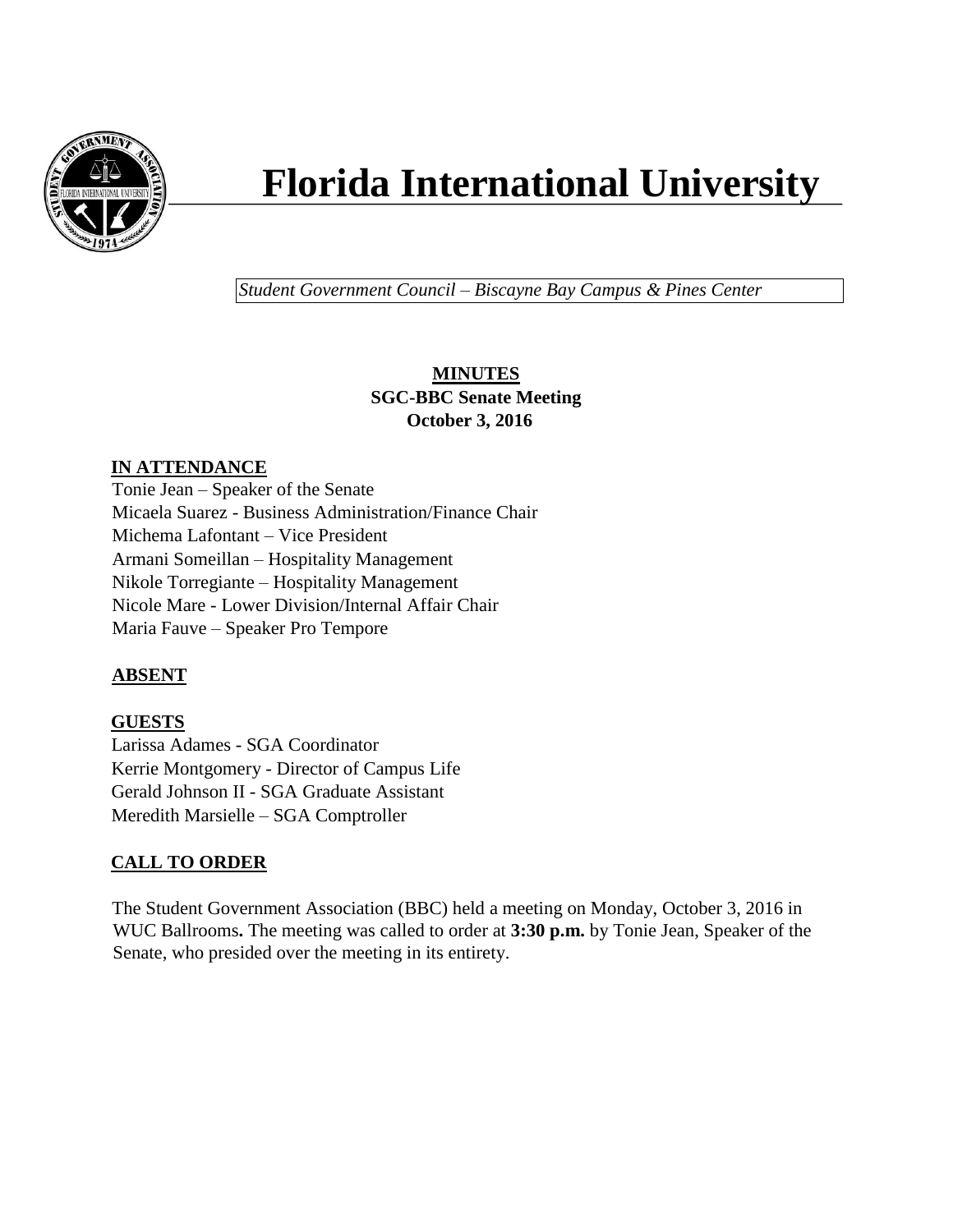#### **Minutes Approval**

Speaker Jean entertain a motion.

Senator Fauve moved to table the minute meeting from the September  $26<sup>th</sup>$  to October  $10<sup>th</sup>$ . Senator Mare seconded the motion.

## **SPEAKER REPORT**

- Speaker Jean said that last week was Larissa's birthday.
- Speaker Jean said that His House will have children to adopt and give a gift to.
- Speaker Jean said homework will be due next and everyone needs to revise their positions.
- Speaker Jean said to email your advisors about SGA positions and recruit students that would be a great fit.

#### **VICE-PRESIDENT'S REPORT**

• Vice President Lafontant said that tabling sign-in sheet is online.

## **SPEAKER-PRO TEMPORE REPORT**

• No Report

#### **FINANCE CHAIR REPORT**

• Senator Suarez said that she spoke to students about the open positions.

#### **INTERNAL AFFAIRS REPORT**

• No Report

#### **STUDENT ADVOCACY REPORT**

• Senator Someillan said that he spoke to a student that work at Transportation office about the future project by Bayview.

#### **ADVISOR REPORT**

- Ms. Adames said that SGA Scholarships applications are due this week.
- Ms. Adames said that tomorrow will Diversity Day.
- Ms. Adames said that BSU will be having a Black Out on Wednesday.
- Ms. Adames said that Halloween Horror Nights tickets are out.
- Ms. Adames said that Roary's birthday will be having a bake off.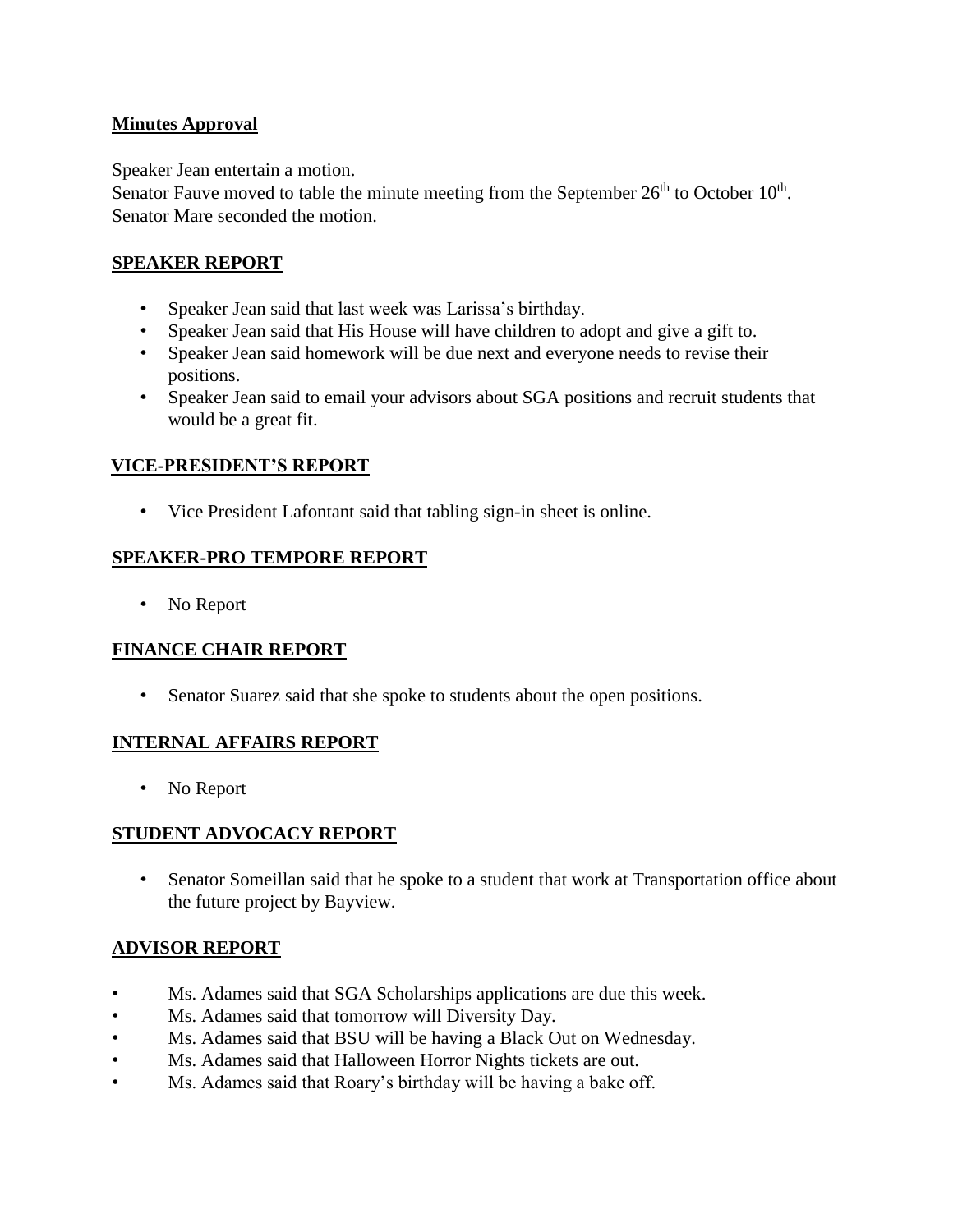Senator Someillan moved to push "Online Budget Request" and "Update Statues Senate Position" to Old Business. Senator Mare seconded the motion.

#### **OLD BUSINESS**

#### **A. Online Budget Request**

Comptroller Marseille presented the Budget

Senator Mare approved the Activity and Services Fees Budget for 2016-2017 of \$474,553. Senator Someillan seconded the motion.

Roll Call Vote:

Senator Jean – Yay Senator Torregiante - Yay Senator Suarez – Yay Senator Someillan – Yay Senator Mare – Yay Senator Fauve – Yay Senator Kelly – Yay

By a vote of 7/0/0, the \$474,553 Activity and Services Fees Budget for 2016-2017 was approved.

#### **NEW BUSINESS**

#### **A. Senate Goals**

Speaker Jean presented the Senate Goals.

#### **B. Food Resolution**

Senator Somiellan and Suarez presented the Food Option and Resolution.